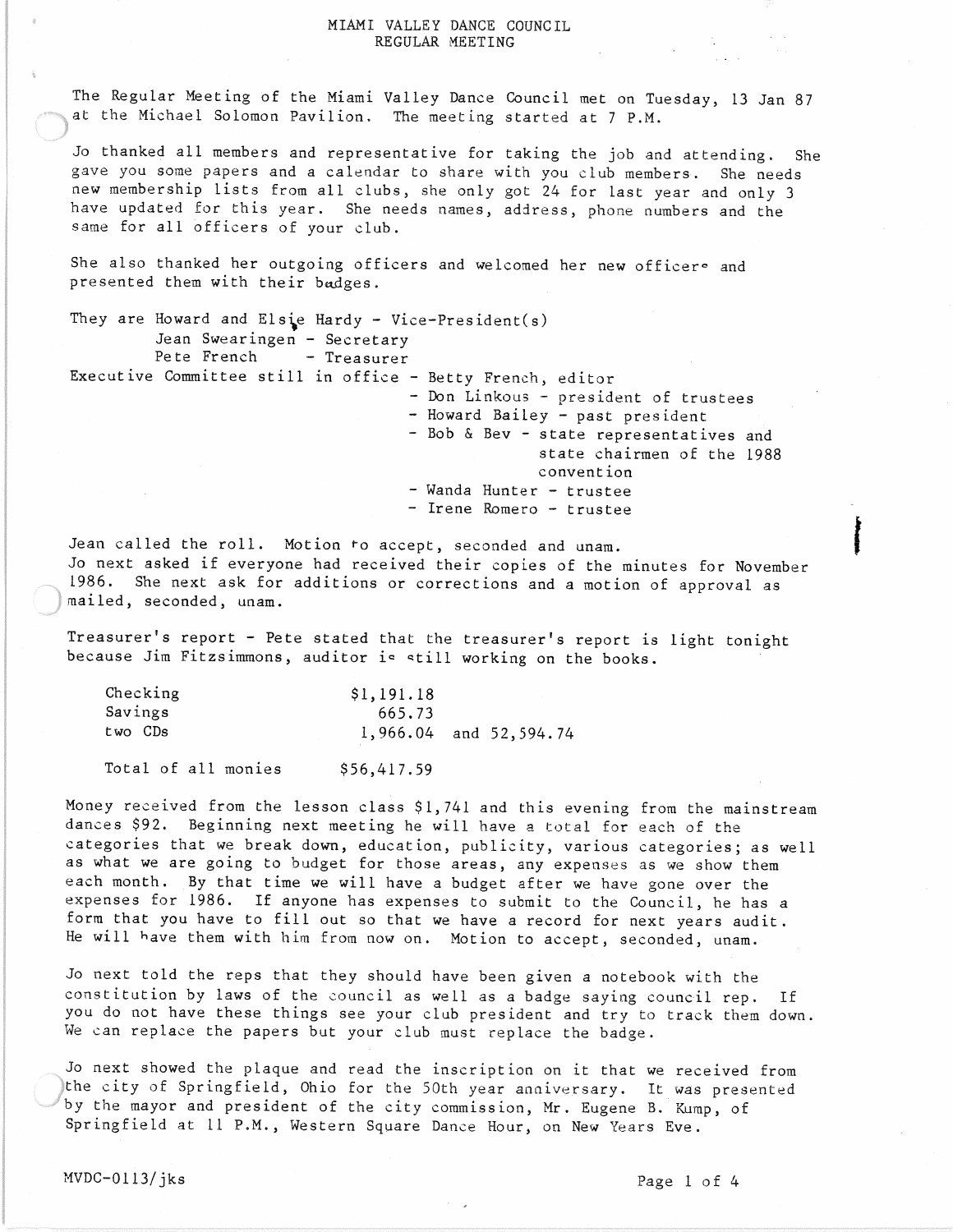Bernie & Howard Wilson from Buckeye Squares have earned their 200 honor raid badge all with their club. They have danced since 1977. They have been Hospitality Chairman, Telephone Committee, Sunshine Chairman, Program" Chairman and Nominating Committee Chairman.

Kenneth and Annabelle Kaiser also have earned their 200 honor badge all with one club, Xenia Hospitality Squares.

Jo next presented Friendship badges to members of Circle *8's,* Double H and the Super Bs.

Next item of business was to confirm two new members, trustees:

Ron and Mary Jane Kincaid - Shooting Stars, motion to accept, sec., unam.

Gordon and Phyllis Stevens - Just-A-Mere's, motion to accept, sec., unam.

Reappoint and confirm committee chairmen - Bernie Linkous - sewing chairman, Lula Mae and Larry Bernard - membership chairman, Jim Fitzsimmons, auditor. Motion to accept, sec., unam.

Jo ask that she and Paul be allowed to continue as State Representatives (they 1970). Motion to accept, sec., unam.

xecutive reports -

Jo read the minutes of the 7 Dec 86 meeting. We will continue to investigate a liability insurance policy for the members of the council and that we buy a f 1/2 page ad in the Cincinnati Convention Book for \$18. Motion to accept, sec., • unam.

Jo read the minutes of the 10 Jan 87 meeting. We will have a Leadership Sunday on 22 Feb 87; we will have another Day in the Park on 23 Aug 87; we will have an Honor Dinner on 27 Sep 87 and we will have a Council Benefit Dance for the Hearing and Speech Center on 6 Dec 87.

The following recommendat ion was made: "That dancing be kept in Good Taste with no Extra Physical Contact (Kissing and Touching Bottoms)". Discussion followed. Motion to accept, sec., unam.

Motion to accept all the dances, etc., sec., unam.

Howard Hardy, Vice-President gave his report on lesson classes. September 5, Mainstream classes started. Plus starts 13 Apr thru 15 Jun with Chuck Hyers teaching this class. The mainstream is 86 strong at this time. June 22 thru 24 Aug - A-I starts. Basic starts 14 Sep. Nothing on demos as yet.

Mona Cannell spoke on mini-legacy. She stated that this is a think tank group, problem solving group for Ohio. Anybody may attend. Next meeting will be in Columbus on the first Saturday in October. Membership qualification was explained. They have a program to recognize people who want to come but can not be a member of this organization. She explained in detail.

Don Linkous did not have a trustee re'ort.

No publicity chairman or public relations person appointed yet. Will try to have one by the March meeting.

Sewing and convention committees combined - Bernie Linkous, Bev and Bob Peyton. nie told about the dress and Bev modeled. Patterns will be available at the<br><sup>2b meeting. So please plan to come and join us. The colors are pink and</sup>

 $MVDC-0113/jks$  Page 2 of 4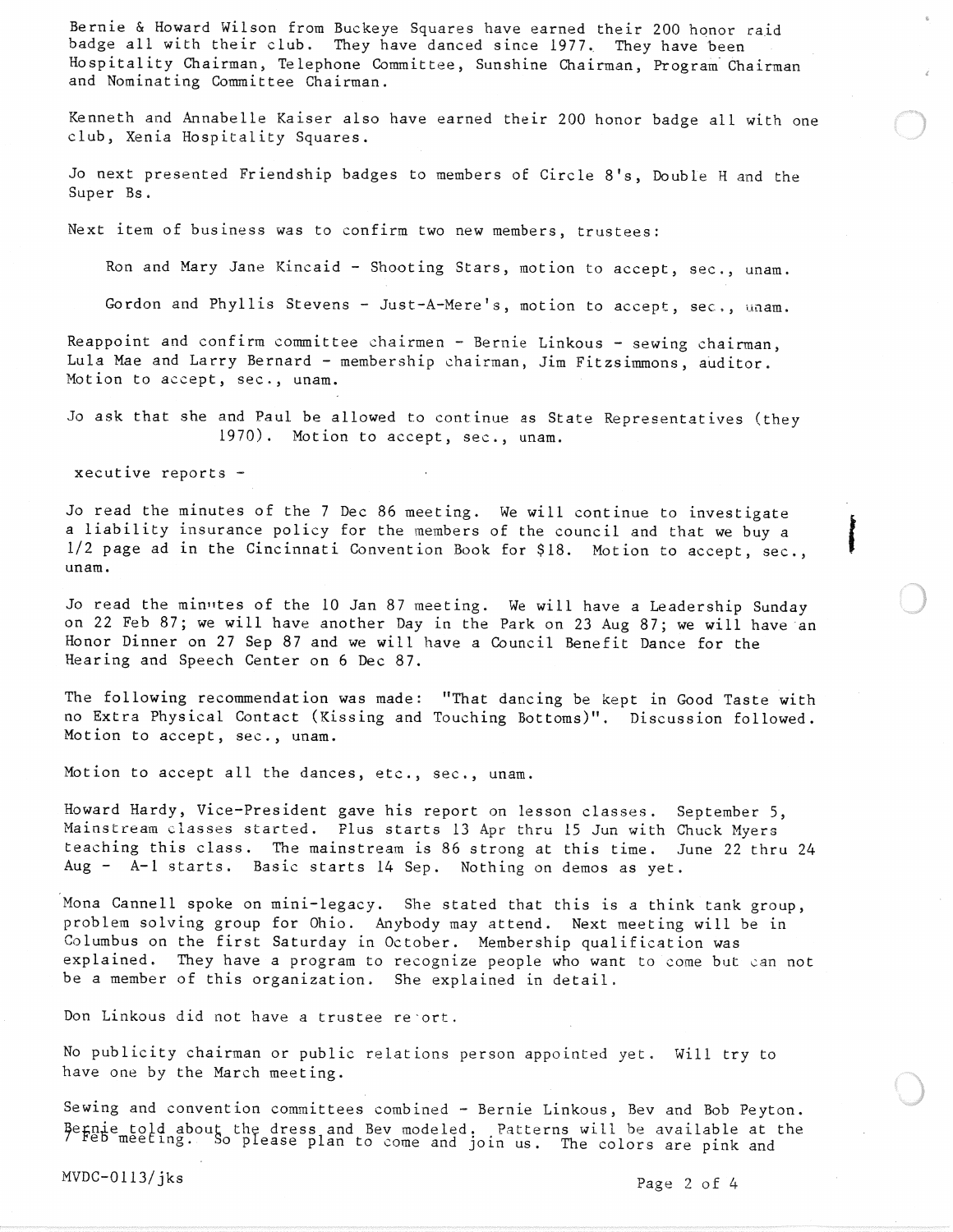orchid or yellow and green with white petticoat and shoes. The men will wear coordinating shirts and ties, white or grey trousers and white shoes (if they have white shoes). Material can be purchased at Hancocks and if you tell them. what the material is to be used for you will be given a 10% discount.

Sewing clinics are 9:30 and 1:30. We will not wear these outfits until the Saturday night of the convention. This is the publicity dress.

Bob Peyton gave his report on the State Convention and told us who the committee members were: John and Gaye Chevalier, caller reps

> Frank and Mary Goffrich - Hospitality George and Mady D'Aloiso - Round Dance George - MC the show Kathy, Howard and Elsie Hardy - House and Garden George and Pat - House and Grounds Jim and Jo Fitzsimmons - Publications Ray and Janet Sadler - Decorations Chuck Myers - Sound Leona Ridinger - Registration Walt and Dottie Wilson - Club Publicity Pete and Betty French - Program Don and Wanda Hunter - Treasurer Lila Dorn and Mike Green - Secretary Bob & Bev Peyton - General Chairman

George D. explained the flyer board here at the pavilion. There will be a meeting Thursday, 15 Jan meeting at Bomberger for club reps at 7:30 P.M. and one on Saturday, 17 Jan meeting at the pavilion at 1 P.M.

There will be a huge gazebo built, also a mass display of flowers made by the clubs, and mass of different people as birds, bees, butterflys square dancing and a mass walk-in of the convention dress.

He also gave a pep talk, we need more effort from the clubs. The last two meetings only 50% of the clubs were represented. We need all of you, 100%.

Theme for the 1988 convention is "Spring".

Callers association - John Chevalier. Stated that there are 11 callers and cuers signed up for the afterparty. Encourage all students to come out and dance as well. Beginner dances at Bomberger are pretty well attended. These are always the second Sunday of the month. The callers association is growing. We now have members from Cincinnati, Columbus, and Indiana.

Betty French ask each club to get the forms that she passed out back to her. If you did not get one or do not have one, ask her, she has extras. Also schedules for the second half of 87 are due next meeting.

Support Committee - Pat Baver, new treasurer.

Folk dancers not represented.

Clubs who dance at MSP need to get their audits in. This report is due soon.

Div. of Parks, Irene could not stay for the meeting.

Old business - none.

New business - Jo read a letter of thanks from the city. Also a letter from a tour agency. If you are interested or want more info, see Jo.

No other new business. Remember the Hot Line. Also remember to get your Honor Roll couple nominees in, the deadline is tonight.

MVDC-0113/jks Page 3 of 4

fan de groepen.<br>Gebouwen